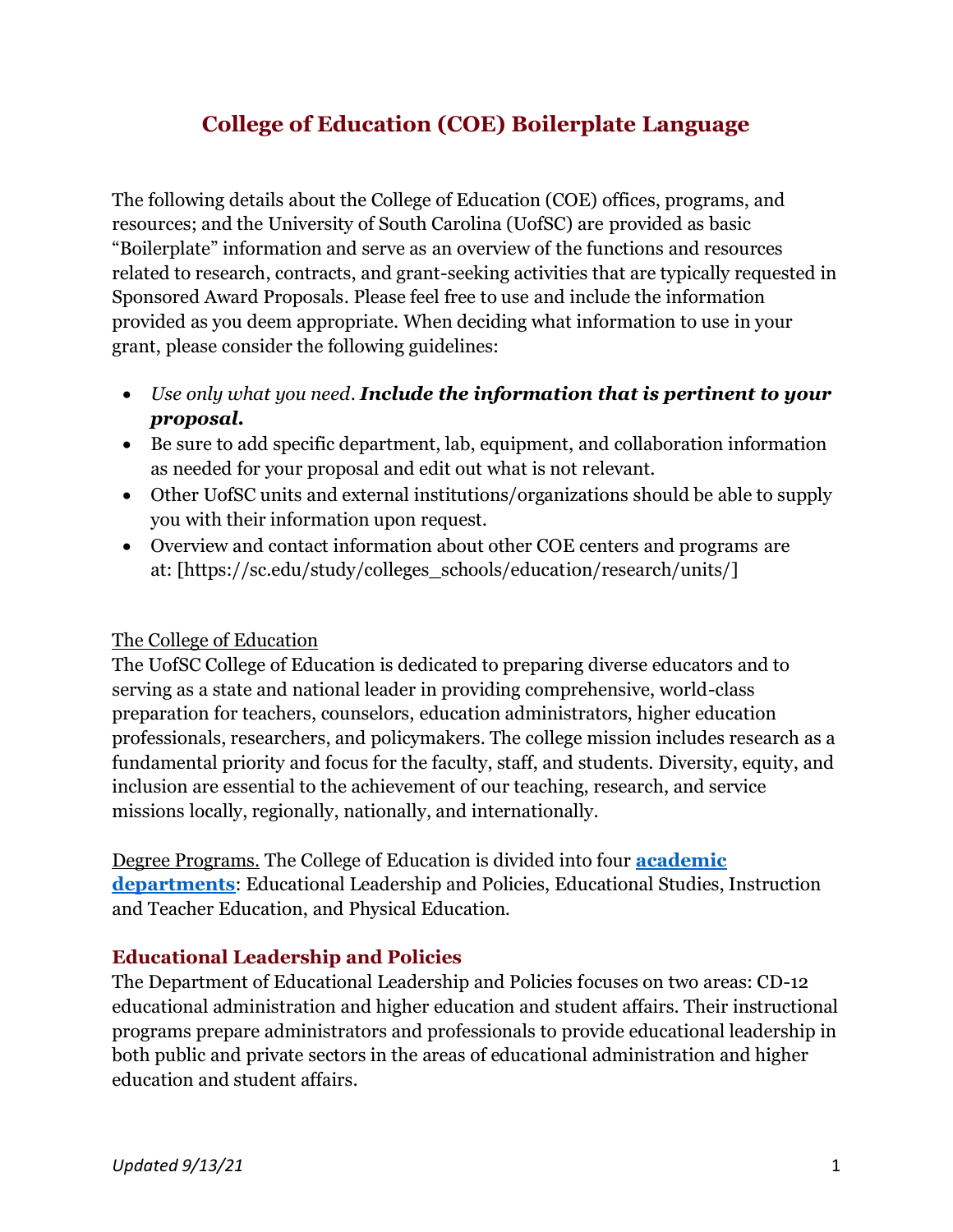### **Educational Studies**

The Department of Educational Studies comprises four areas: counselor education; educational psychology and research; educational foundations and inquiry; and special education. A fifth program, educational technology, is jointly governed by UofSC Aiken and UofSC Columbia.

### **Instruction and Teacher Education**

The Department of Instruction and Teacher Education is a dynamic, nurturing, collaborative learning community that supports the growth of aspiring and practicing educators. The department provides instruction, scholarship and outreach for the instruction and professional development of teachers, both pre- and in-service.

### **Physical Education**

The Department of Physical Education offers undergraduate degrees in physical education teacher certification, three master's degrees and a doctorate in physical education. It also offers a minor in athletic coaching and provides physical activity classes for students across the university.

Faculty Offices. Each faculty member has a private office with a printer and personal computer with Microsoft Office and additional software relevant to his or her teaching and research, Internet access, telephone, and general office support. Faculty members are furnished with additional office and laboratory space as needed for project support.

Research Capacity. The Office of Research has a staff dedicated to assisting COE faculty and staff with proposal development and post-award related activities. They are committed to promoting and supporting efforts to increase grant awards and contract funding for the College. The Office serves as a liaison to the UofSC's Sponsored Awards Management office, which reviews and signs off on all grant and contract proposals prior to submission.

## **Office of Research Boilerplate Language**

#### The Office of Research

The Office of Research provides resources, supports, and services to promote faculty excellence in grants, awards, and research. The leadership team includes the Associate Dean for Research and Faculty Affairs (Interim), Dr. Susan Bon and the Director of Grants and Contracts, Ms. Brittany Hammond. Our mission is to support research and activities that advance learning and education knowledge base in our field while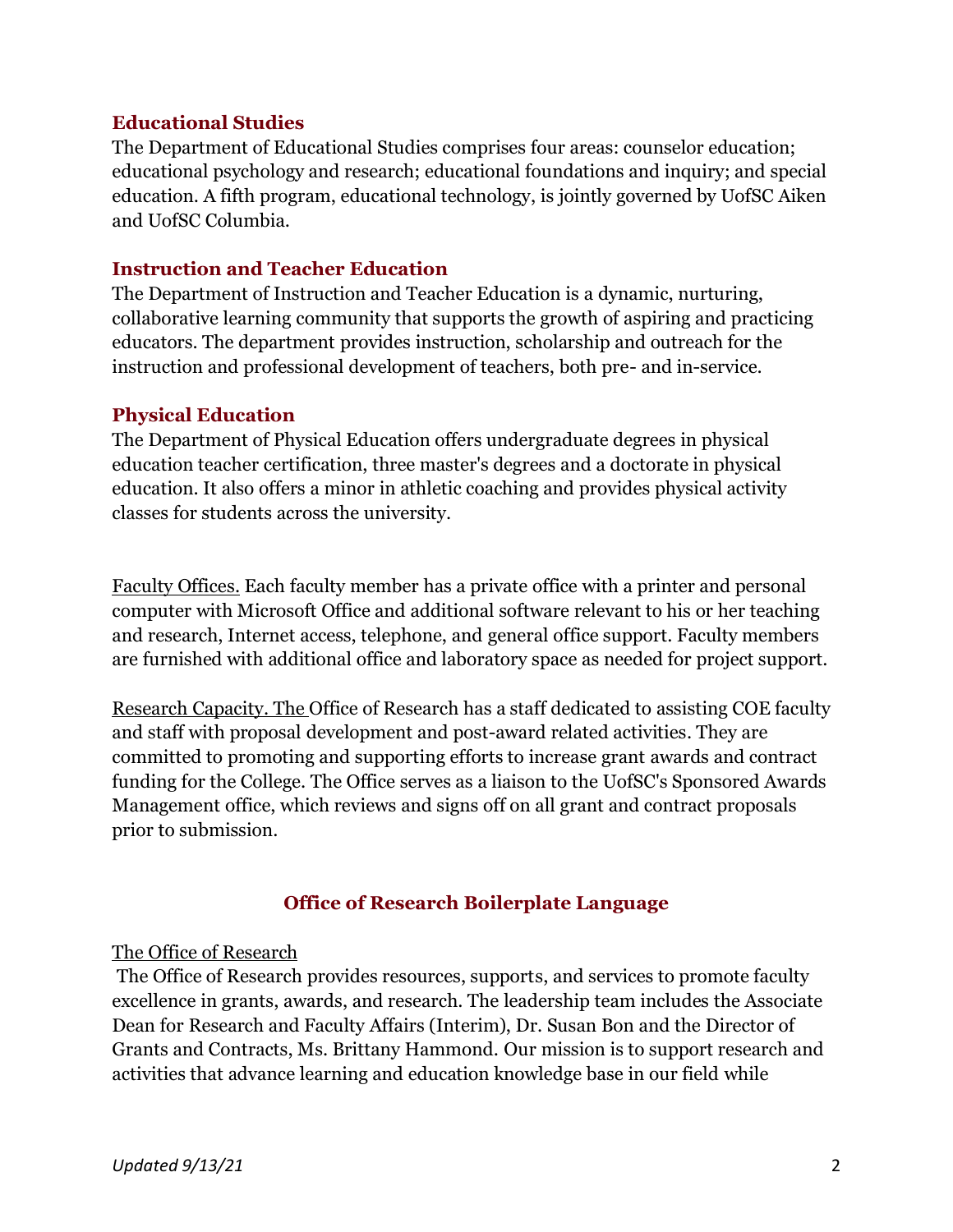pursuing scholarly endeavors that advance the college's goal to attain national prominence as a leader in educational research.

# Dean for Research and Faculty Affairs (Interim), Dr. Susan Bon

Dr. Bon directs the overall functioning of the COE Office of Research, ensuring coordination of efforts and resources to support the college research efforts, including pre-award and post-award activities for individual researchers and for the researchintensive Centers, the Child Development Research Center and the Research, Evaluation, and Measurement Center. Dr. Bon supports faculty, staff, and students in their award and grant-seeking activities through the identification of potential internal and external grant funding sources. Through the Office of Research, she leverages COE resources, supports the procurement of technical grant reviewers and writers, reviews budget development efforts, and assists with an array of research-related endeavors.

# Director of Grants and Contracts, Ms. Brittany Hammond

Ms. Hammond assists in the pursuit and submission of research grants, contracts, and funding awards. She oversees the overall operation of the Grants and Contract operation within the Office of Research, which includes seeking funding opportunities (internal, external, local, state, federal, private, etc.) and preparing proposal and contracts submissions. She operates as the primary liaison between COE and the Sponsored Awards Management Office (SAM). Her team includes three post-award specialists, who focus on all aspects of post grant management, including salary actions, time and effort, cost-sharing, purchasing, budget allocations, etc.…

# Center for Innovation in Higher Education (CIHE)

The CIHE supports interdisciplinary projects that are designed to advance public intelligence on trending issues in higher education through innovation, collaboration, and education.

## Museum of Education

The Museum of Education serves as a museum with exhibitions, publications and programs portraying the perennial issues of education as a means to generate thoughtful discussion among members of the university community and general public.

## Research Evaluation, and Measurement Center (REM Center)

The REM Center offers education-related evaluation, assessment, and research services to internal and external entities, including public and private agencies, educational institutions, government agencies, museums, and other organizations. Our faculty and staff work with teams of research assistants and affiliated University faculty to plan, develop, and carry out program evaluation, assessment, and research projects.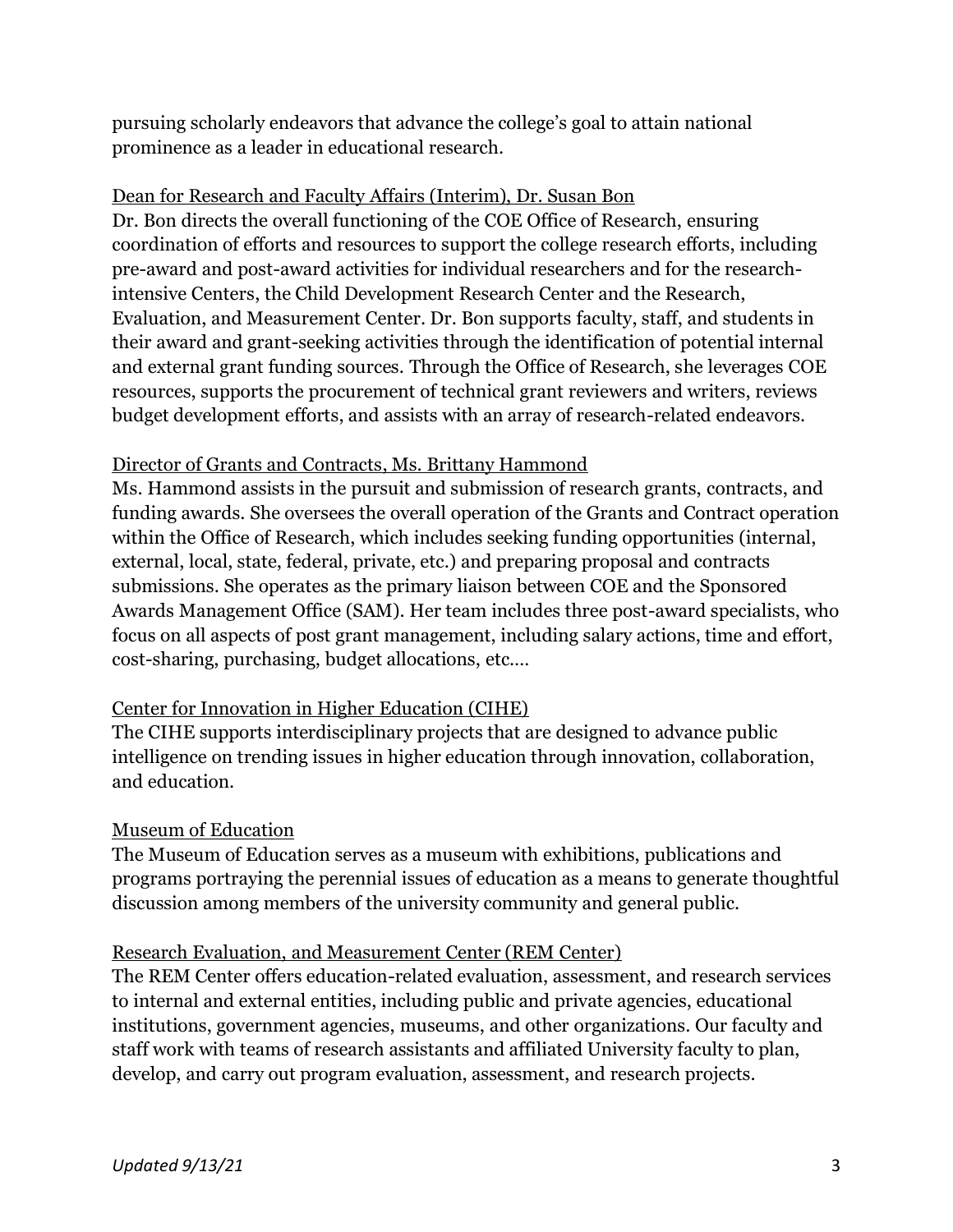# South Carolina Educational Policy Center (SCEPC)

The SCEPC faculty and staff research policy issues related to pre-kindergarten through high school and postsecondary education and disseminates that information to educational decision makers at all levels.

## Yvonne & Schuyler Moore Child Development Research Center (CDRC)

The CDRC focus includes data collection from primary and secondary source, cuttingedge applied research, professional development for education practitioners, community-based research, professional development and technical assistance, active collaboration with traditional and nontraditional education partners, information dissemination and active mentoring of new scholars.

# **The University of South Carolina (UofSC) Boilerplate Grant Language**

The University of South Carolina (UofSC) was established in 1801 and is a full-service, state-assisted research university that includes the 358-acre Columbia campus and seven regional campuses, with a total full-time student body population of more than 50,000. Located in the capital city of Columbia in the geographic center of the state, UofSC's main campus is part of a thriving metropolitan area of more than 800,000 inhabitants. UofSC offers a broad spectrum of educational opportunities with 14 colleges and schools that encompass 311 undergraduate and graduate degree-granting programs. UofSC confers 25% of all bachelors, graduate, and professional degrees awarded at institutions of higher education in South Carolina.

## UofSC Research Capacity

UofSC Research Capacity. In fiscal year 2020, UofSC was awarded nearly \$280 million in extramural sponsored award funding, 57% percent of which was for research. UofSC is listed in the Carnegie Classification of Institutions of Higher Education as one of the Very High Research Activity universities. The University provides researchers with a full range of grant and contract-related services through its Sponsored Awards Management and Grants and Funds Management offices. UofSC's Office of Research Compliance oversees the institutional review processes for human and animal subjects as well as disclosure and management of financial conflicts of interest, and it assists with scientific misconduct regulation and export controls.

## The SC SmartState Program and Economic Excellence Program

The SC SmartState Centers of Economic Excellence program was established by the state's General Assembly in 2002 with \$180 million of non-tax revenue funds generated from the South Carolina Education Lottery. These funds, along with legislatively